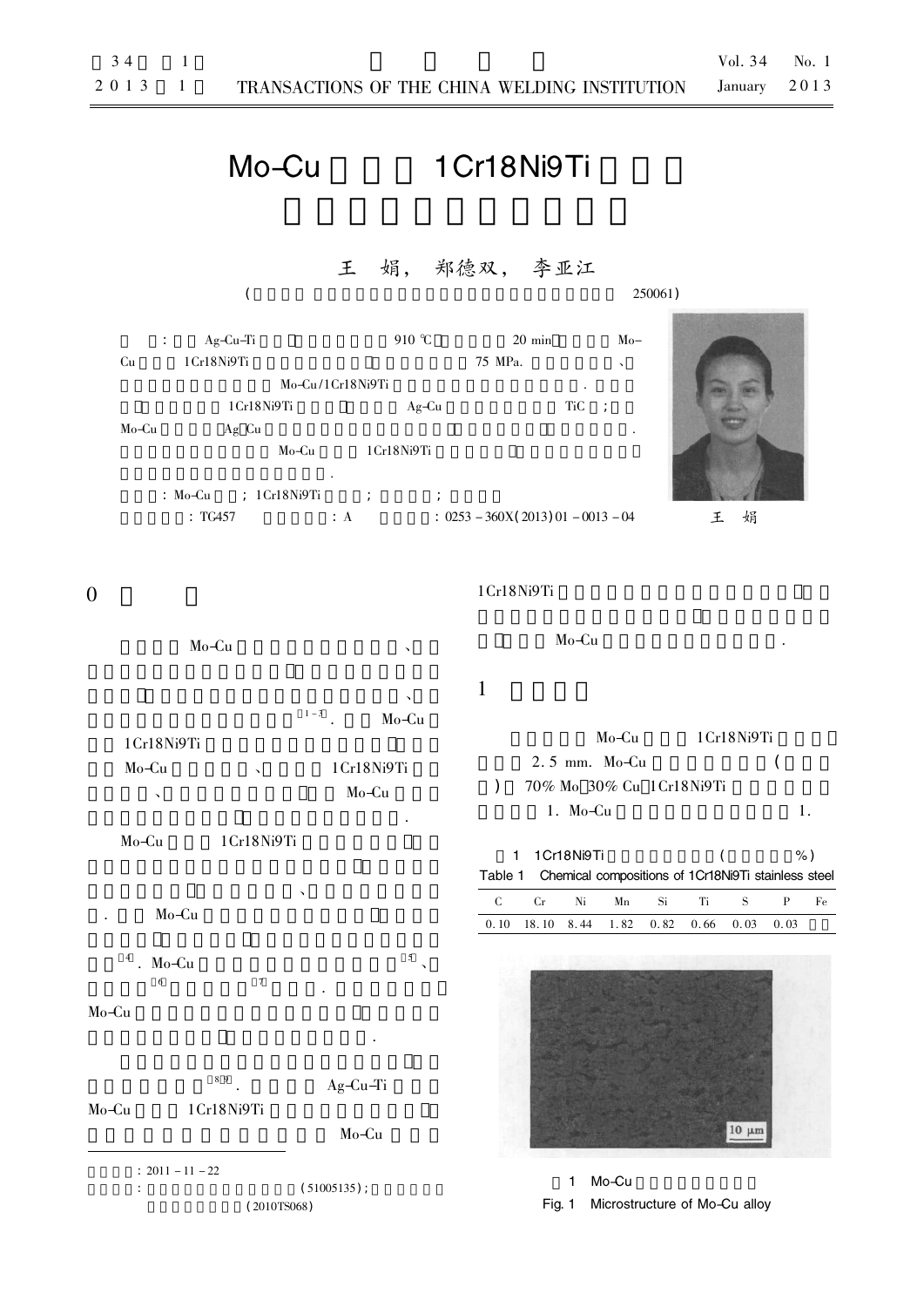Ag-26% Cu-2% Ti  $10^{-4}$  Pa.  $910$  °C 20 min  $100 \text{ °C}$ Mo-Cu/1Cr18Ni9Ti  $5 \sim 10 \text{ s}$ CMT 5105  $\colon$  SHIMADZU  $0.5 N$  10 s; 1500Nikon AFX-IIA <br>
QUANTA200 INCAX-SIGHT 头区的微观组织形貌和断口特征.

## $2\,$

#### $2.1$

|            | $Mo-Cu/1Cr18Ni9Ti$ |               |
|------------|--------------------|---------------|
| . Ag-Cu-Ti | Mo-Cu              | 1 Cr18 Ni9 Ti |





(a) Mo-Cu/1Cr18Ni9Ti接头组织形貌

#### 2 Mo-Cu/1Cr18Ni9Ti

Fig. 2 Microstructure of Mo-Cu/1Cr18Ni9Ti joint

|                                            |                |               |   |            |       | 1Cr18Ni9Ti |  |
|--------------------------------------------|----------------|---------------|---|------------|-------|------------|--|
|                                            | (I)            |               |   | Mo-Cu      |       |            |  |
| $(\text{II})$                              | 2 <sub>b</sub> |               | 3 |            | Mo−Cu |            |  |
| 1Cr18Ni9Ti                                 |                |               |   |            |       | 2          |  |
|                                            |                | 3             |   | $A-F$      |       |            |  |
| A                                          |                |               |   | 1Cr18Ni9Ti |       | ٠          |  |
| 1 Cr18 Ni9 Ti                              |                |               |   |            |       |            |  |
|                                            | (B             | $\rightarrow$ |   | (          | 2)    |            |  |
| TiC.                                       |                | Ag-Cu-Ti      |   |            | Ti    |            |  |
|                                            |                |               |   |            |       |            |  |
| $10.10$ $N$ $^{\circ}$ $\Omega$ $^{\circ}$ |                |               |   | $\sqrt{ }$ |       |            |  |

# 1Cr18Ni9Ti Ag-Cu 3b C D . C 3. 7% Ag 96. 0% Cu 0. 2% Ti D  $89.6\%$  Ag 10. 3% Cu 0. 1% Ti.  $Ag-Cu$  C

 $\therefore$  D



(c) 近Mo-Cu合金侧界面

3 钎缝与母材界面的微观形貌 Fig. 3 Interfacial characteristics of Mo-Cu/1Cr18Ni9Ti joint

2 Mo-Cu/1Cr18Ni9Ti ( %)

Table 2 Compositions of points in Mo-Cu/1Cr18Ni9Ti joint

|                                     |  |  | Ag Cu Ti C Fe Cr Ni Mo |                                             |
|-------------------------------------|--|--|------------------------|---------------------------------------------|
|                                     |  |  |                        | $A = -0.8$ 0.1 73.0 17.9 8.2 - 1 Cr18 Ni9Ti |
| B 1.5 4.5 46.2 41.2 1.6 3.8 1.2 $-$ |  |  |                        | - TiC                                       |
| $C = 3.796.0$ $0.2 - 0.1 - - -$     |  |  |                        |                                             |
| $D$ 89.610.3 0.1 - - - -            |  |  |                        |                                             |
| E 16.1 83.8 0.1 - - - - -           |  |  |                        |                                             |
|                                     |  |  |                        | F 32.3 12.9 0.2 – – – 54.6 Mo-Cu (Ag)       |

|   | 3c    | Mo-Cu |  |
|---|-------|-------|--|
| ٠ | Mo-Cu |       |  |

Mo-Cu

```
Ag ag Ag
```

|                   |                    | 3b    | E |    |
|-------------------|--------------------|-------|---|----|
|                   | $83.8\%$ .         |       |   |    |
|                   | $Mo-Cu/1Cr18Ni9Ti$ |       |   |    |
|                   |                    | Mo−Cu |   |    |
|                   | 1Cr18Ni9Ti         |       |   | Cп |
| <b>B</b> <i>B</i> |                    |       |   |    |

Mo Ag .  $3c$  F  $54.6\%$  Mo  $32.3\%$  Ag  $12.9\%$  Cu. Mo-Cu

 $\mathcal{A}^{\text{R}}$  and  $\mathcal{A}^{\text{R}}$  and  $\mathcal{A}^{\text{R}}$  and  $\mathcal{A}^{\text{R}}$  and  $\mathcal{A}^{\text{R}}$  $3d$  .

 $2.2$ 

Mo-Cu/1Cr18Ni9Ti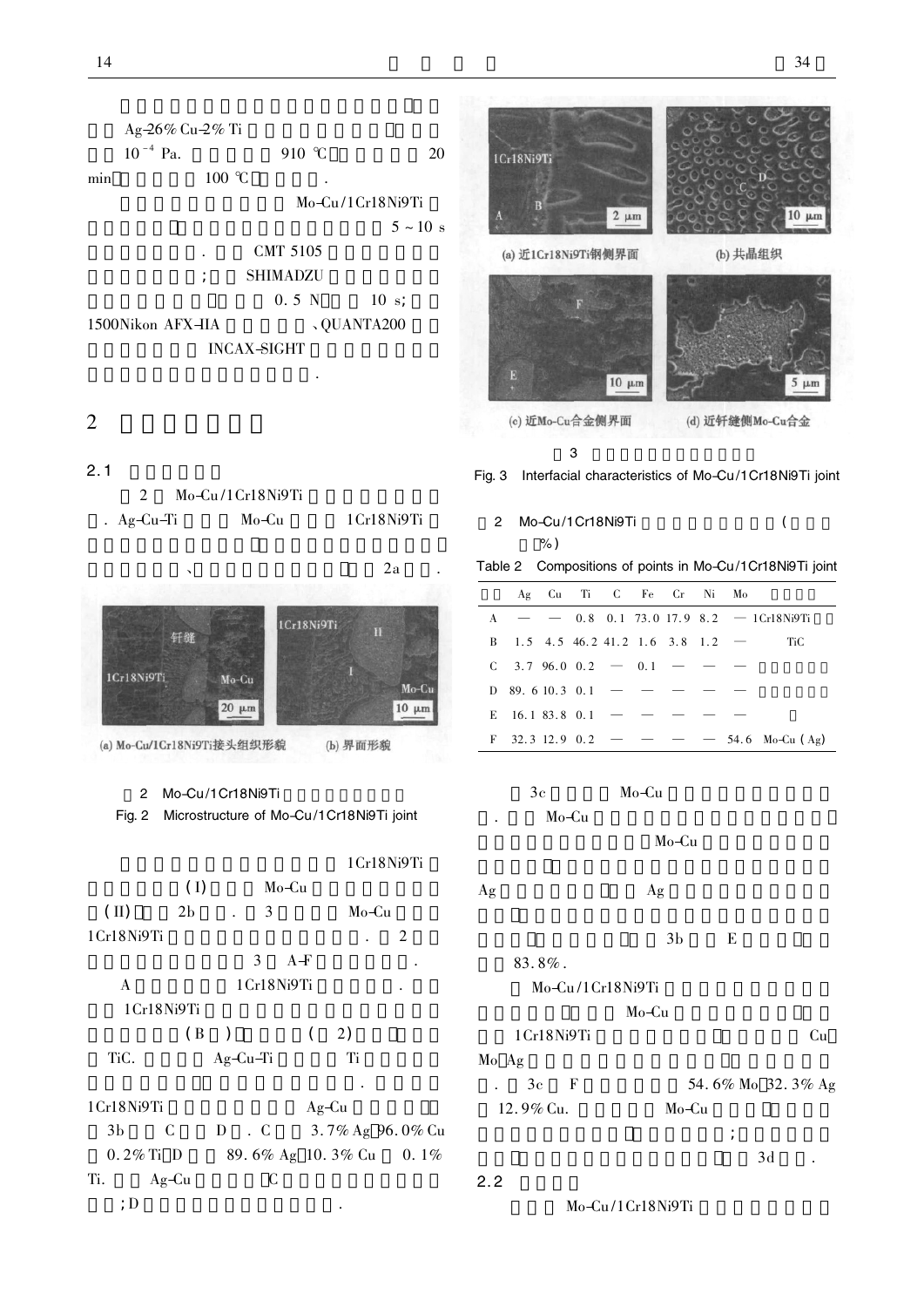特征.

1Cr18Ni9Ti、
Mo-Cu

 $10 \mu m$ 

8

 $20 \mu m$ 

 $Cu$ 

8

6

10

10

(a) 1Cr18Ni9Ti钢侧断口形貌

 $C_{\rm F}$ Ti

6

Ag



4 Mo-Cu/1Cr18Ni9Ti

Fig. 4 Microhardness of Mo-Cu/1Cr18Ni9Ti joint

1Cr18Ni9Ti

|     | 2.6 GPa Mo-Cu                 | 1.8               |
|-----|-------------------------------|-------------------|
| GPa |                               | $1.2 \text{ GPa}$ |
|     |                               | $Ag-Cu$           |
| 4a  | Mo-Cu<br>$\ddot{\phantom{0}}$ |                   |
|     | $Ag-Cu$                       |                   |
|     | Mo-Cu                         | 1 Cr18 Ni9 Ti     |
| ٠   | Ag-Cu-Ti                      | 910 $\degree$ C   |
|     | $20 \text{ min}$              |                   |
|     |                               | ٠                 |

#### $2.3$

5 Mo-Cu/1Cr18Ni9Ti 1 Cr18 Ni9Ti  $220$  MPa Mo-Cu  $280$  MPa. Mo- $Cu/ICr18Ni9Ti$   $75$  $MPa$  1 Cr18Ni9Ti 34% Mo-Cu  $27\%$ . 5a c . 可见断口呈现明显的剪切韧窝形貌特征 因此



160

120

80

40

 $\mathbf{0}$ 

 $Cu$ 

Ti

相对强度 I (a.u.)

5 Mo-Cu/1Cr18Ni9Ti



|            | 1 Cr18 Ni9 Ti                          | Mo-Cu |
|------------|----------------------------------------|-------|
|            |                                        | 5b d. |
| 1Cr18Ni9Ti | $\mathbf{v} = \mathbf{v} - \mathbf{v}$ | Mo-Cu |
|            | ٠                                      |       |

Mo-Cu/1Cr18Ni9Ti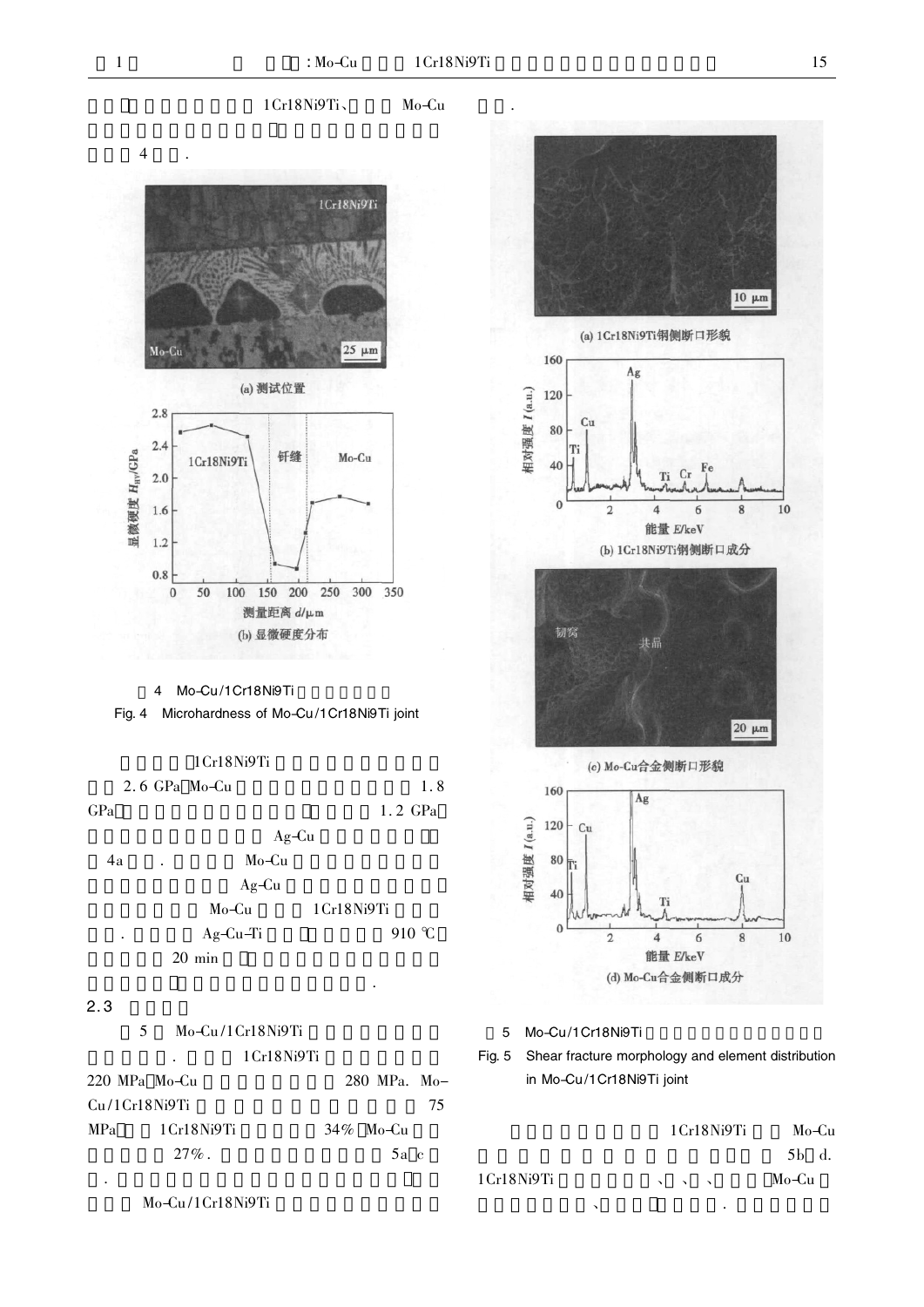|                   | 1Cr18Ni9Ti                |                                    |
|-------------------|---------------------------|------------------------------------|
|                   | $Ag-Cu$                   |                                    |
| 3                 |                           |                                    |
| (1)               | $Ag-Cu-Ti$                | 910                                |
| $\mathcal{C}$     | $20$ min                  | Mo-Cu                              |
| 1Cr18Ni9Ti        |                           | 75                                 |
| MP <sub>a</sub> . |                           |                                    |
|                   | $(2)$ Mo-Cu/1 Cr18 Ni9 Ti | 1 Cr18 Ni9 Ti                      |
|                   | $Ag-Cu$                   | <b>TiC</b><br>$\ddot{\phantom{0}}$ |
|                   | Mo-Cu<br>Ag Cu            |                                    |
| (3)               |                           | Mo-Cu                              |

1Cr18Ni9Ti 1Cr18Ni9Ti 断口呈现剪切塑性断裂特征.

- 参考文献:
- 1 Tikhii G A Kachalin N L Belova V P et al. Study of a Mo-Cu pseudo-alloy obtained from mechanically activated charge J . Metal Science and Heat Treatment 2007 49( 9) : 448 - 452.
- 2 Kiselev S P. Compaction of a mixture of copper and molybdenum nanopowders modeled by the molecular dynamics method J . Journal of Applied Mechanics and Technical Physics 2008 49  $(5)$ : 712 - 722.

3 白培康 胡胜亮. Mo /Cu 复合材料构件激光快速成  $J$  .  $2008$   $18(6)$  :  $1094 - 1099$ . Bai Peikang Liu Bin Hu Shengliang. Laser rapid prototyping

 $16$  34

process of Mo /Cu composites part J . The Chinese Journal of Nonferrous Metals 2008 18( 6) : 1094 - 1099. 4 Cockeram B V Ohriner E K Byun T S et al. Weldable ductile

- molybdenum alloy development J . Journal of Nuclear Materials  $2008$   $382(2)$ :  $229 - 241$ .
- 5 Matsuds F Ushio M Nakata K. Weldability of molybdenum and its alloy sheet J. Transactions of JWRI 1990 19(1):  $69 -$ 78.
- $6$  . TIG Mo-Cu  $18-8$   $J \t2011 \t32(12)$ :  $77 - 80.$

Wang Juan Li Yajiang Zheng Deshuang et al. Microstructure of Mo-Cu alloy and 18-8 stainless steel joint by TIG with filler metal J . Transactions of the China Welding Institution 2011 32  $(12): 77 - 80.$ 

- 7 Singh M Asthana R. Characterization of brazed joints of C /C composite to Cu-clad-Molybdenum J . Composites Science and Technology 2008 68( 14) : 3010 - 3019.
- $8 \t\t \text{TiC/NiCr} \t\t 1 \text{Cr13}$  $J \t2006 \t27(8) : 43 - 46.$

Wang Quanzhao Liu Yue Zhang Yuzheng et al. Vacuum brazing between TiC /NiCr cermets and 1Cr13 stainless steel J . Transactions of the China Welding Institution 2006 27 ( 8 ) :  $43 - 46.$ 

9  $\blacksquare$ 

 $J$  .  $2011$   $32(4)$  :  $107 - 112$ .

Zou Guisheng Yan Jianfeng Mu Fengwen et al. Recent progress in microjoining and nanojoining J . Transactions of the China Welding Institution  $2011 \quad 32(4) : 107 - 112$ .

 $\frac{1977}{1977}$ 

 $30$  . Email:

jwang@ sdu. edu. cn